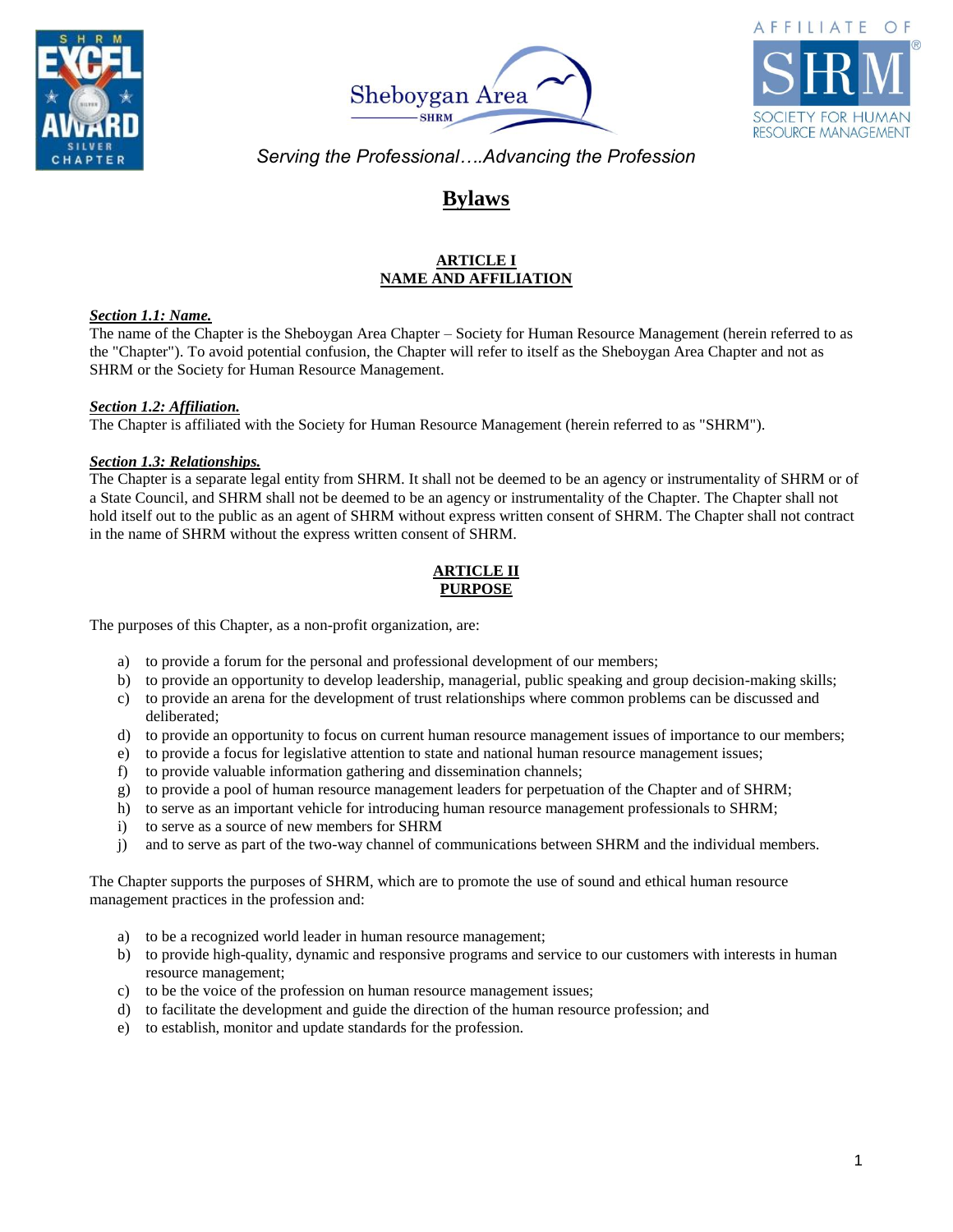

# **ARTICLE III FISCAL YEAR**

The fiscal year of the Chapter shall be the calendar year.

# **ARTICLE IV MEMBERSHIP**

#### *Section 4.1: Qualifications for Membership.*

The qualifications for membership in the Chapter shall be as stated in this Article. To achieve the mission of the Chapter there shall be no discrimination in individual memberships because of race, religion, sex, age, national origin, disability, veteran's status, or any other legally protected class.

#### *Section 4.2: Non-transferability of Membership.*

Membership in the Chapter is neither transferable nor assignable.

#### *Section 4.3: Individual Membership.*

Membership in the Chapter is held in the individual's name, not an organization with which the member is affiliated.

#### *Section 4.4: Professional Member.*

Individuals actively engaged in bona fide human resource function(s). SHRM membership is encouraged. Professional members have voting rights and may hold office. Professional members who become inactive due to an employment separation may maintain a transitional professional membership for a period not to exceed 12 months.

### *Section 4.5: Consultant Member.*

Individuals actively engaged in advising, teaching, or providing a human resource service or product. Membership shall be limited to consultants, attorneys, faculty members and suppliers. SHRM membership is required. Consultant members shall have voting rights and may hold office. Consultant members who become inactive due to an employment separation may maintain a transitional consultant membership for a period of time not to exceed 12 months.

#### *Section 4.6: Associate Member.*

Individuals who do not meet the professional or consultant membership requirements, but have a bon fide interest in human resource management. Membership may include retired human resource professionals, employed or non-employed persons. These members may not vote or hold office on the Board of Directors.

#### *Section 4.7: Student Members.*

Individuals who are (a) enrolled either as full-time or part-time students, at freshman standing or higher; (b) enrolled in the equivalent of at least six (6) credit hours; (c) enrolled in a four-year or graduate institution and/or a consortium of these or a two-year community college with a matriculation agreement between it and a four-year college or university which provides for automatic acceptance of the community college students into the four-year college or university; (d) able to provide verification of a demonstrated emphasis in human resource management subjects, and (e) able to provide verification of the college or university's human resources or related degree program. Student members may not vote or hold office in the Chapter.

## *Section 4.8: Application for Membership.*

Application for membership shall be made in writing on a form provided by the Chapter. All membership applications shall be reviewed by the Board of Directors within sixty (60) days of receipt. A notice of Board action shall be sent to the applicant within a reasonable time period following the review.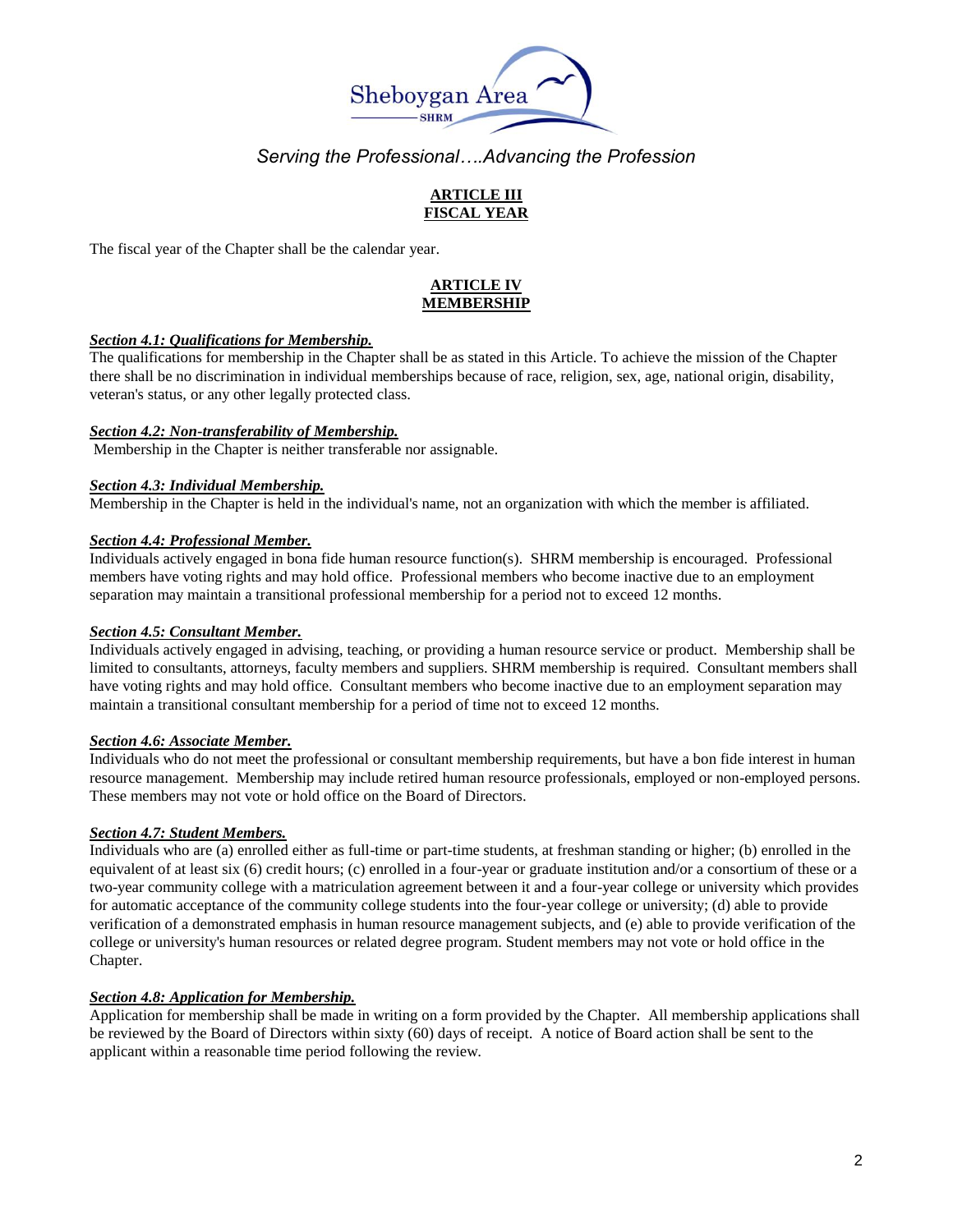

### *Section 4.9: Termination of Membership.*

Membership in the chapter may be terminated by a majority vote of the Board of Directors. A member shall not be entitled to a refund of Chapter dues. Membership shall be terminated automatically for non-payment of annual dues.

## *Section 4.10: Annual Dues.*

Annual membership dues shall be established for the next year by the Board of Directors prior to the mailing of renewal notices.

# **ARTICLE V MEMBER MEETINGS**

### *Section 5.1: Regular Meetings.*

Regular meetings shall be held from January through June and September through December at such times and places as the Board of Directors may designate.

#### *Section 5.2: Notice of Meetings.*

A notice of all meetings shall be sent to members at least fourteen (14) days prior to the meetings.

#### *Section 5.3: Quorum.*

Members holding one-tenth of the votes entitled to be cast represented in person or by conference call, shall constitute a quorum for the transaction of business.

# *Section 5.4: Meeting Non-Members.*

Non-Member meeting attendees at a monthly meeting are permitted. The Board of Directors reserves the right to refuse non-members.

### *Section 5.5: Meeting Fees.*

The Board shall determine fees for both members and non-members. If the annual membership dues are not paid by the second month following the end of the previous fiscal year, attendees will be charged the non-member cost for a monthly meeting.

### *Section 5.6: Special Meetings.*

Special meetings of members shall be held on call of the President, the Board of Directors or by members having onetwentieth of the votes entitled to be cast at such meeting.

### **ARTICLE VI BOARD OF DIRECTORS**

## *Section 6.1: Power and Duties.*

The Board of Directors (also referred to as the "Board") shall manage and control the property, business and affairs of the Chapter and in general exercise all powers of the Chapter.

## *Section 6.2: Officers.*

The following shall be members of the Board of Directors and shall be Officers of the Chapter: President, President-Elect, Treasurer, and Secretary.

### *Section 6.3: Composition of the Board of Directors.*

Along with the Officers listed in Section 6.2 of this Article, the Board of Directors shall also include Core Leadership Area Directors and the Past President. These shall constitute the governing body of the Chapter. Additional Core Leadership Area Directors shall be nominated by the President and elected from among the eligible membership as members of the Board of Directors, should new Core Leadership Areas be established by SHRM.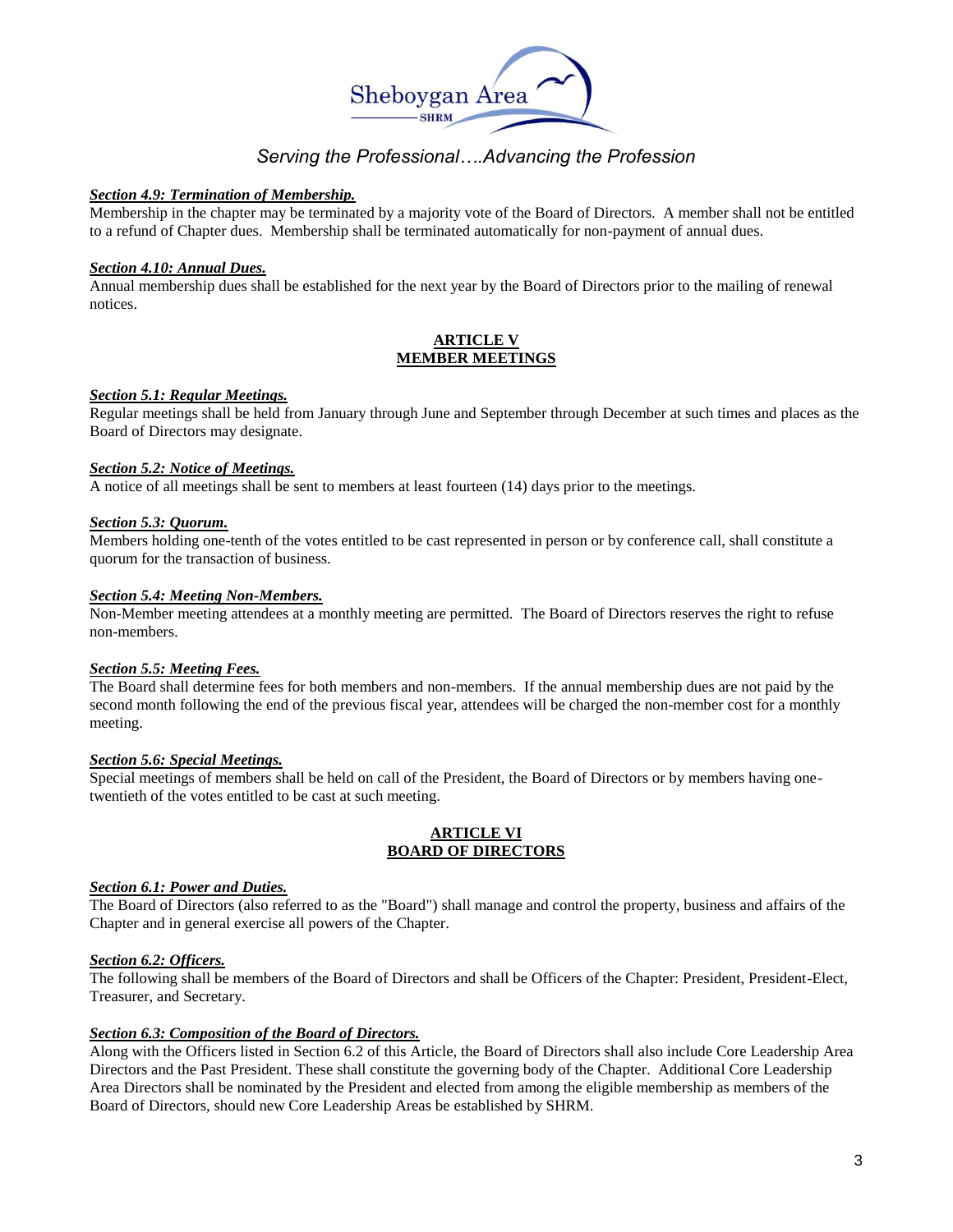

### *Section 6.4: Qualifications.*

All candidates for the Board of Directors shall be Professional or consultant members of the chapter in good standing at the time of nomination or appointment. Per SHRM Bylaws, the President must be a current member in good standing of SHRM throughout the duration of his/her term of office. To qualify for the office of Chapter President or President Elect, the candidate must be a current or former Board member and have served in any position.

#### *Section 6.5: Elections and Balloting.*

Election of officers and directors shall be conducted by ballot in accordance with the following procedure:

- 1. No later than the first day of April each year, the Nominating Committee composed of the President-Elect an no less than two other regular members of the Chapter, shall prepare and submit to the Board of Directors a slate of nominees for Board positions within the chapter.
- 2. The list of nominees shall be prepared and distributed to all voting members.
- 3. Each Board member shall be elected on a basis of a majority of votes cast for the position. In the event a tie occurs during an election, successive balloting shall be conducted until one candidate receives a majority of votes cast. The results of the election shall be presented at the May meeting.
- 4. Mail or electronic ballots can be used for the election of Directors provided the Chapter has had at least one inperson meeting that year.

## *Section 6.6: Term of Office.*

Elected Officers and Board Members shall assume the position in January of the year following the election and shall hold their position per the following schedule:

| President           | one $(1)$ year  |
|---------------------|-----------------|
| President-Elect     | one $(1)$ year  |
| Secretary           | two $(2)$ years |
| Treasurer           | two $(2)$ years |
| <b>Board Member</b> | two $(2)$ years |
| Past-President      | one $(1)$ year  |

Board members shall not be elected to serve more than two (2) consecutive terms in the same office.

#### *Section 6.7: Vacancies.*

Any vacancy on the board may be filled for the unexpired term by appointment of the President with the consent of the Board of Directors.

#### *Section 6.8: Removal of Director or Officer.*

Any officer or Director may be removed from office, with cause, upon an affirmative vote of two-thirds of the entire Board of Directors at a duly constituted Board of Directors meeting. The Officer or Director shall be entitled to a due process hearing prior to any termination action being imposed.

#### *Section 6.7: Quorum.*

A simple majority of the total Board of Directors shall constitute a quorum for the transaction of business. The act of a majority of the Board of Directors present at any meeting at which there is a quorum, either in person or by conference call, shall be the act of the Governing Body, except to the extent that applicable state law may require a greater number. In addition, the Board may act by unanimous written consent of all voting members.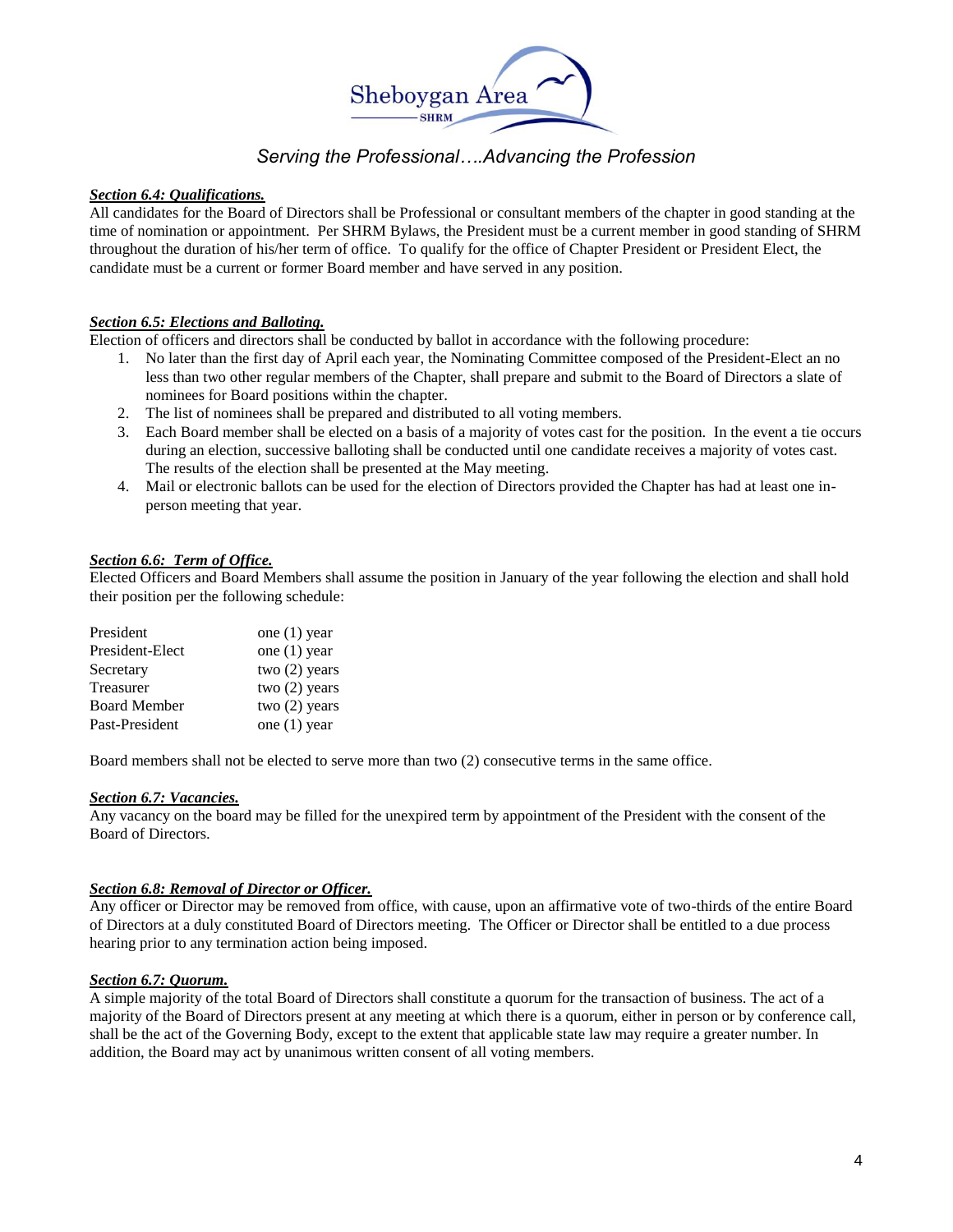

## *Section 6.8: Board of Directors' Responsibilities.*

The Board of Directors shall transact all business of the Chapter except as prescribed otherwise in these Bylaws or other governing instruments of the Chapter. A Professional or Consultant member in good standing may request the President to place on the agenda of the next regular Board of Directors meeting any action for consideration by the Board of Directors.

# **ARTICLE VII DUTIES AND RESPONSIBILITIES**

The responsibilities of each member of the Board of Directors shall be as outlined in the position descriptions maintained by the Secretary and distributed to the Chapter Board. The position descriptions are subject to change as deemed necessary by the President and/or the Chapter Board.

# *Section 7.1: The President.*

The President shall preside at the meetings of the members and of the Board. He/she shall direct the Chapter and have charge and supervision of the affairs and business of the Chapter, subject to the ultimate management authority of the Board of Directors. He/she shall maintain liaison and be a current member in good standing of SHRM throughout the duration of his/her term of office.

### *Section 7.2: The President-Elect.*

The President-Elect, at the request of the President or in his/her absence or disability, may perform any of the duties of the President. He/she shall have such other powers and perform such other liaison duties as the Board or the President may determine. The President-Elect is encouraged to attend the annual SHRM Leadership Conference. The chapter requires the president-elect to be a current member in good standing of SHRM throughout the duration of his/her term of office.

### *Section 7.3: The Secretary.*

The Secretary shall be responsible for recording the minutes of all meetings of the Chapter, shall be responsible for making all members aware of such meetings, shall conduct membership responsibilities, and perform such other duties as the President may determine.

### *Section 7.4: The Treasurer.*

The Treasurer shall be responsible for the financial affairs of the Chapter to include financial reports to the Board, coordinate arrangements for a year end audit, and perform such other duties as the President may determine.

### *Section 7.5: Core Leadership Area (CLA) Directors.*

Board members shall assist the officers in meeting the goals and objectives of the chapter. He/she has the authority to recruit other Chapter members as committee members to assist with activities to reach these goals.

### *Section 7.6: Past-President.*

The Past-President serves on the Board of Directors as an advisor.

### **ARTICLE VIII COMMITTEES**

#### *Section 8.1: Committees.*

The establishment of both standing and ad-hoc committees shall be the right of the Board of Directors.

# *Section 8.2: Committee Organization.*

Committees in addition to the Nominating Committee are established by resolution of the Board of Directors.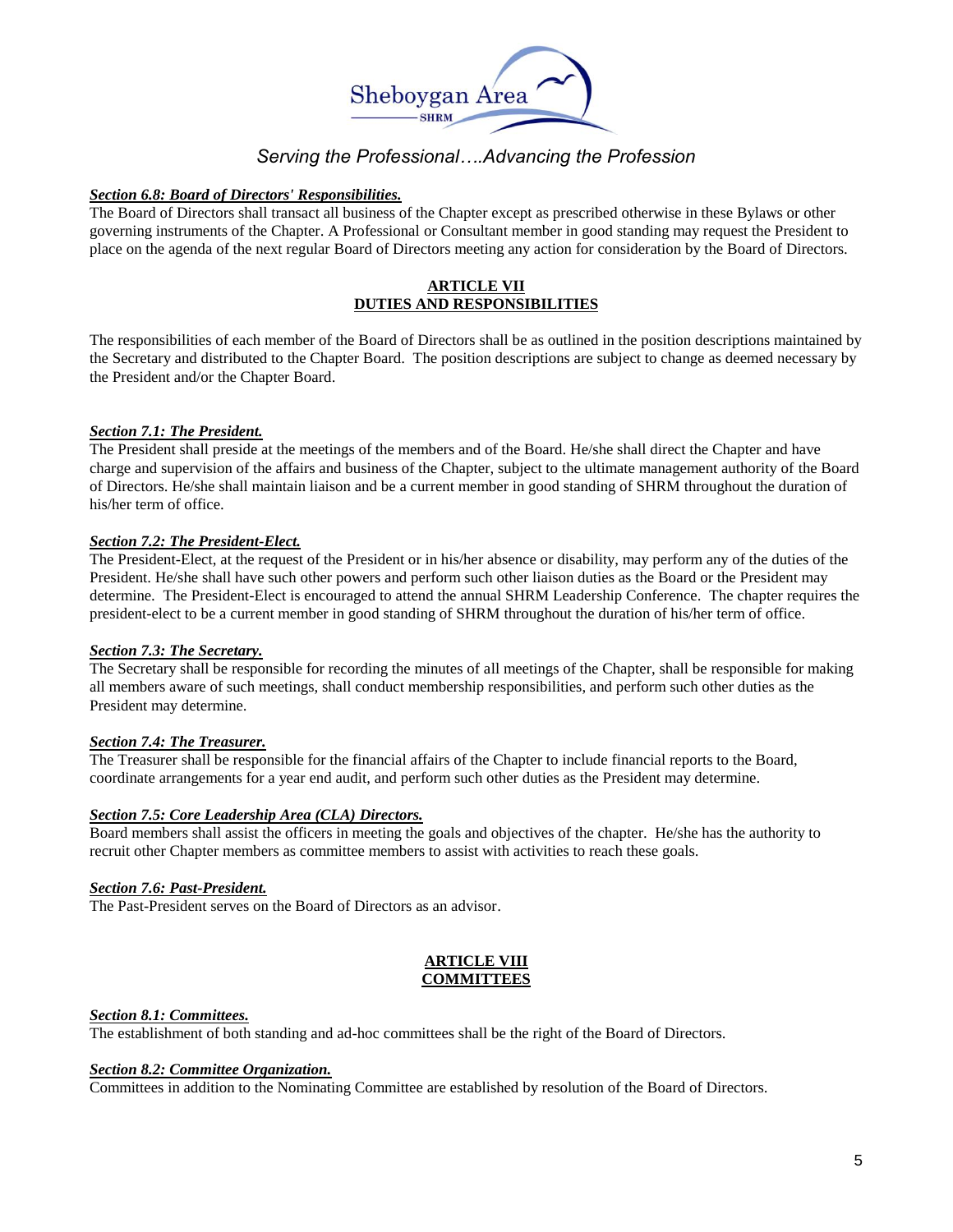

### *Section 8.3: Committee Activity.*

Committees are established to provide the Chapter with special ongoing services, such as Membership, Programs, Professional Development, Communications, Marketing/Public Relations, etc.

# **ARTICLE IX CODE OF ETHICS**

The Chapter adopts SHRM's Code of Ethical and Professional Standards in Human Resource Management for members of the Association in order to promote and maintain the highest standards among our members. Each member shall honor, respect and support the purposes of this Chapter and of SHRM.

The Chapter shall not be represented as advocating or endorsing any issue unless approved by the Board of Directors.

No member shall actively solicit business from any other member at Chapter meetings without the approval from the Board of Directors.

# **ARTICLE X PARLIAMENTARY PROCEDURE**

Meetings of the Chapter shall be governed by the rules contained in Robert's Rules of Order (newly revised) in all cases to which they are applicable and in which they are consistent with the Law and the Bylaws of the Chapter.

# **ARTICLE XI AMENDMENT OF BYLAWS**

The Bylaws may be amended by a majority vote of the members present at any meeting at which a quorum exists and in which required notice has been met, provided that no such amendment shall be effective unless and until approved by the SHRM President/CEO or his/her designee as being in furtherance of the purposes of the SHRM and not in conflict with SHRM bylaws. Any motion to amend the bylaws shall clearly state that it is not effective unless and until approved by the SHRM President/CEO or his/her designee.

### **ARTICLE XII CHAPTER DISSOLUTION**

In the event of the chapter's dissolution, the remaining monies in the Treasury, after chapter expenses have been paid, will be contributed to an organization decided upon by the Board of Directors at the time of dissolution (e.g. the SHRM Foundation, a local student chapter, the State Council, an HR degree program, or other such organization or charity with purposes consistent with those of the Chapter).

### **ARTICLE XIII WITHDRAWAL OF AFFILIATED CHAPTER STATUS**

Affiliated chapter status may be withdrawn by the President/CEO of SHRM or his/her designee as a representative of the SHRM Board of Directors upon finding that the activities of the Chapter are inconsistent with or contrary to the best interests of SHRM. Prior to withdrawal of such status, the Chapter shall have an opportunity to review a written statement of the reasons for such proposed withdrawal and an opportunity to provide the SHRM Board of Directors with a written response to such a proposal within a thirty (30) day period. In addition, when the Chapter fails to maintain the required affiliation standards as set forth by the SHRM Board of Directors, it is subject to immediate disaffiliation by SHRM. After withdrawal of Chapter status, the SHRM Board of Directors may cause a new Chapter to be created, or, with the consent of the President/CEO of SHRM and the consent of the body which has had Chapter status withdrawn, may re-confer Chapter status upon such body.